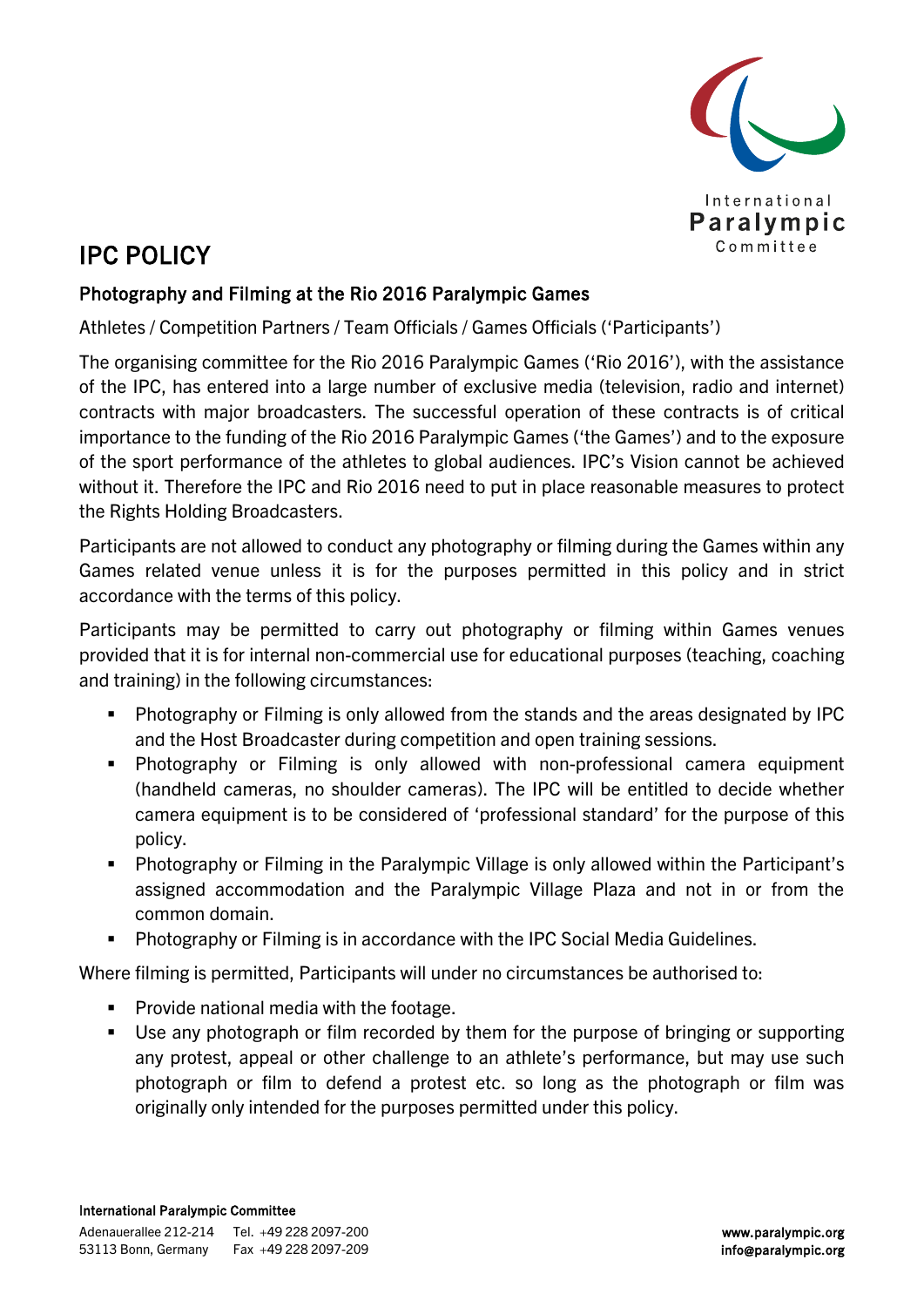

Participants must obtain the prior written approval of the IPC if they want to film at the Games, having first described the nature of filming that they intend to carry out.

Please complete the Filming [application](#page-2-0) form and submit for approval to the IPC (Filming attn. Sascha Beck, [sascha.beck@paralympic.org\)](mailto:sascha.beck@paralympic.org?subject=Rio%202016%20Paralympic%20Games%20Photography%20and%20Filming%20request).

If Participants want to use photographs taken at the Paralympic Games for other purposes than described above, written approval has to be obtained by the IPC (attn. Eva Werthmann, [eva.werthmann@paralympic.org\)](mailto:eva.werthmann@paralympic.org?subject=Rio%202016%20Paralympic%20Games%20Photography%20and%20Filming%20request).

Participants may be permitted to access and use of Paralympic Games footage, from the Host Broadcaster feed, for educational purposes upon their request and subsequent approval by the IPC. Requests for additional footage may be made to the IPC (attn. Alexis Vapaille, [alexis.vapaille@paralympic.org\)](mailto:alexis.vapaille@paralympic.org).